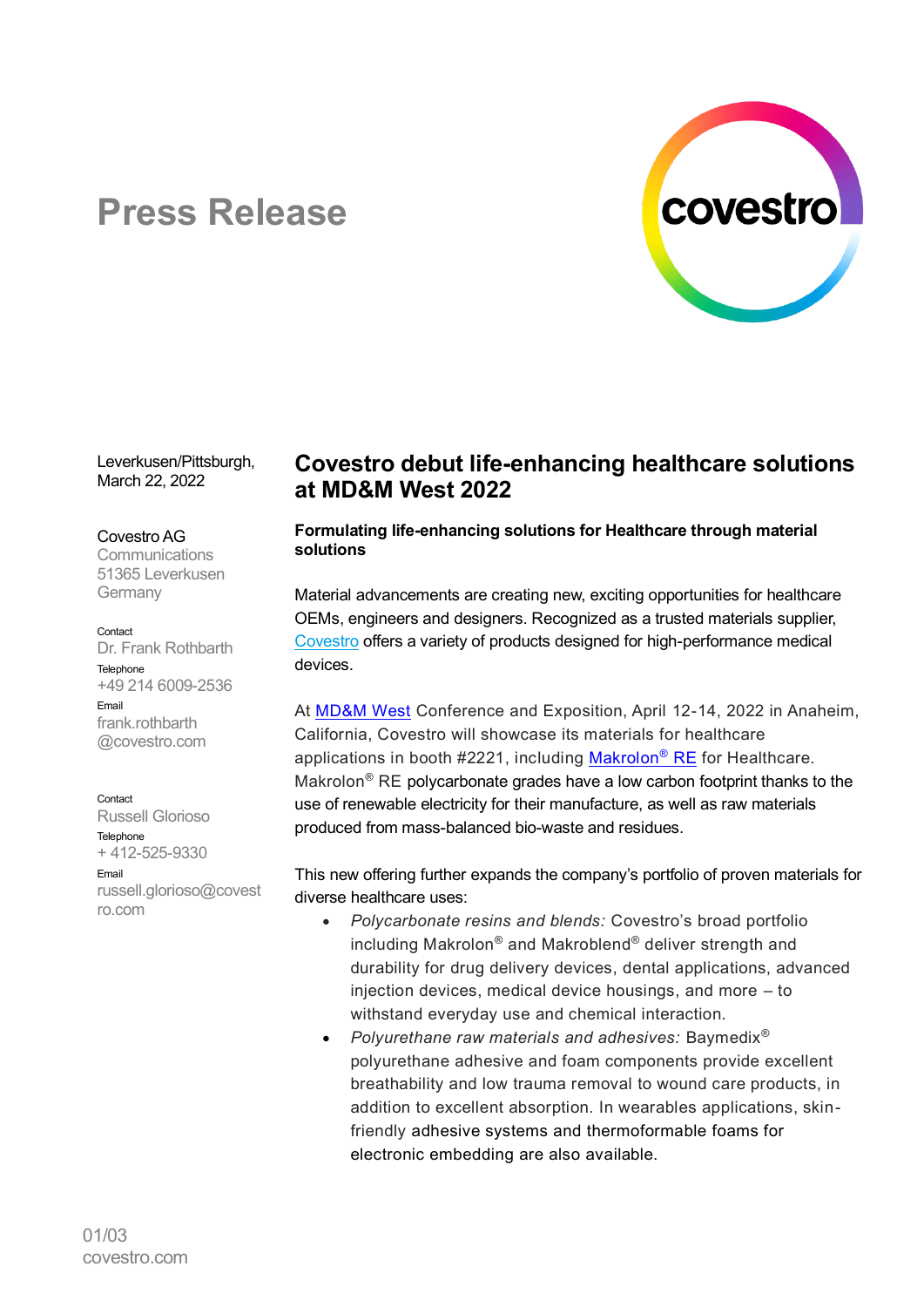

• *Thermoplastic Polyurethane (TPU) films and resins:* Platilon® TPU films offer breathable applications for wound dressing and prevention, as well as wearable patches. Texin® Rx TPU resins provide flexibility and strength for applications such as medical tubing and dental applications, all while remaining resistant to cleaning agents and bacteria.

Several applications of these materials will be on display, including:

- *Makrolon® [RE for Healthcare:](https://solutions.covestro.com/en/highlights/articles/stories/2021/transition-to-a-circular-economy)* Covestro showcases the expansion of its product portfolio into the medical and healthcare space with Makrolon® RE – a drop-in, low carbon footprint, medical-grade polycarbonate solution.
- *[Drug Delivery demonstrator](https://solutions.covestro.com/en/highlights/articles/cases/2021/drug-delivery-demonstrator)*: Materials from Covestro's line of medical-grade polycarbonates come together to form an innovative and sustainable drug delivery device.
- *[PharmaJet](https://solutions.covestro.com/en/highlights/articles/cases/2022/pharmajet)*: Covestro and PharmaJet team up to advance needlefree injection. Makrolon® from Covestro stands up to gamma and ethylene oxide sterilization in a device that eliminates needle-stick injuries, and can be used for COVID-19 vaccinations.
- *[SmartGuard](https://protect-eu.mimecast.com/s/BgXyCPMvNTwLoru18eD-?domain=solutions.covestro.com)®*: Covestro and SmartGuard work together to provide restful sleep for those who involuntarily grind their teeth. Makrolon® 2858 from Covestro provides the strength, softness and biocompatibility needed for this application.
- *[Medical Device Housings and Hardware](https://solutions.covestro.com/en/highlights/articles/stories/2021/improved-chemical-resistance)*: Durable Makrolon® and Makroblend® materials feature improved disinfectant resistance and next-generation flame retardancy with skin contact biocompatibility.

*Attendees can visit the Covestro booth (#2221) to learn more about the company's impressive combination of material solutions and technical expertise for the healthcare market.*

## **About Covestro:**

Covestro is one of the world's leading manufacturers of high-quality polymer materials and their components. With its innovative products, processes and methods, the company helps enhance sustainability and the quality of life in many areas. Covestro supplies customers around the world in key industries such as mobility, building and living, as well as the electrical and electronics sector. In addition, polymers from Covestro are also used in sectors such as sports and leisure, cosmetics and health, as well as in the chemical industry itself.